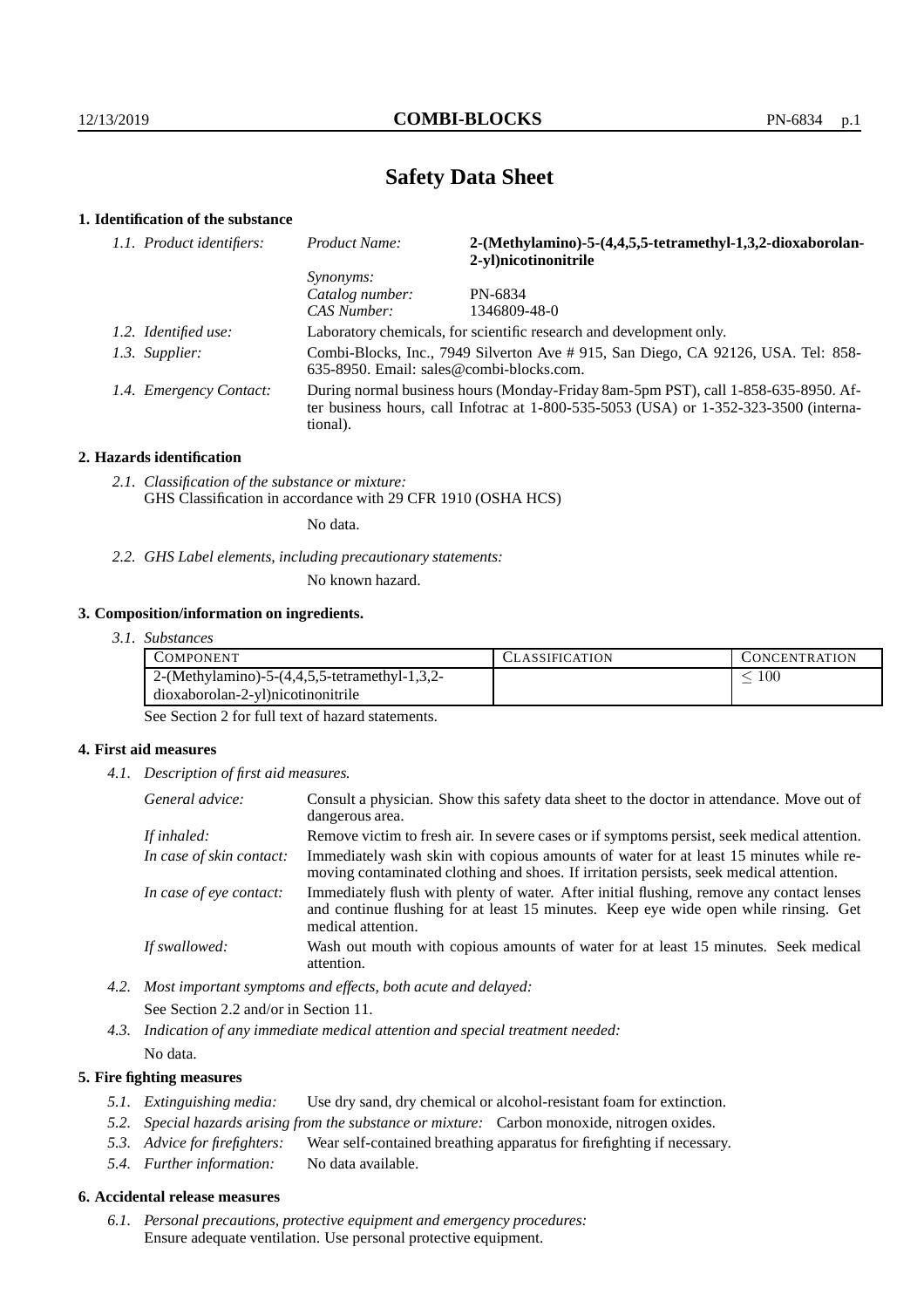|                                                             | 6.2. Environmental precautions:                                                                                                                                                                                                                                    |                                                                                                                                                                                                                                                                                                                        |  |  |  |
|-------------------------------------------------------------|--------------------------------------------------------------------------------------------------------------------------------------------------------------------------------------------------------------------------------------------------------------------|------------------------------------------------------------------------------------------------------------------------------------------------------------------------------------------------------------------------------------------------------------------------------------------------------------------------|--|--|--|
|                                                             | Should not be released into the environment. See Section 12 for additional ecological information.                                                                                                                                                                 |                                                                                                                                                                                                                                                                                                                        |  |  |  |
| 6.3. Methods and materials for containment and cleaning up: |                                                                                                                                                                                                                                                                    |                                                                                                                                                                                                                                                                                                                        |  |  |  |
|                                                             | Sweep up or vacuum up spillage and collect in suitable container for disposal.                                                                                                                                                                                     |                                                                                                                                                                                                                                                                                                                        |  |  |  |
|                                                             | 6.4. Reference to other sections:                                                                                                                                                                                                                                  |                                                                                                                                                                                                                                                                                                                        |  |  |  |
|                                                             | Refer to protective measures listed in Sections 8 and 13.                                                                                                                                                                                                          |                                                                                                                                                                                                                                                                                                                        |  |  |  |
|                                                             | 7. Handling and storage                                                                                                                                                                                                                                            |                                                                                                                                                                                                                                                                                                                        |  |  |  |
|                                                             | 7.1. Precautions for safe handling: Avoid contact with skin and eyes. Avoid inhalation of vapour or mist. Keep away<br>from sources of ignition - No smoking. Take measures to prevent the build up of electro-<br>static charge. For precautions see section 2.2. |                                                                                                                                                                                                                                                                                                                        |  |  |  |
|                                                             |                                                                                                                                                                                                                                                                    | 7.2. Conditions for safe storage, including any incompatibilities: Keep container tightly closed in a dry and well-ventilated<br>place. Containers which are opened must be carefully resealed and kept upright to prevent<br>leakage.                                                                                 |  |  |  |
|                                                             | 7.3. Specific end use(s):                                                                                                                                                                                                                                          | Laboratory chemicals, for scientific research and development only.                                                                                                                                                                                                                                                    |  |  |  |
|                                                             | 8. Exposure Controls / Personal protection                                                                                                                                                                                                                         |                                                                                                                                                                                                                                                                                                                        |  |  |  |
|                                                             | 8.1. Control parameters:                                                                                                                                                                                                                                           |                                                                                                                                                                                                                                                                                                                        |  |  |  |
|                                                             |                                                                                                                                                                                                                                                                    | Components with workplace control parameters: Contains no substances with occupational exposure limit values.                                                                                                                                                                                                          |  |  |  |
|                                                             | 8.2. Exposure controls:                                                                                                                                                                                                                                            |                                                                                                                                                                                                                                                                                                                        |  |  |  |
|                                                             |                                                                                                                                                                                                                                                                    | Appropriate engineering controls: Ensure that eyewash stations and safety showers are close to the workstation<br>location. Ensure adequate ventilation, especially in confined areas.                                                                                                                                 |  |  |  |
|                                                             | Personal protective equipment:                                                                                                                                                                                                                                     |                                                                                                                                                                                                                                                                                                                        |  |  |  |
|                                                             | Eye/face protection:                                                                                                                                                                                                                                               | Wear appropriate protective eyeglasses or chemical safety goggles as described by OSHA's<br>eye and face protection regulations in 29 CFR 1910.133 or European Standard EN166.                                                                                                                                         |  |  |  |
|                                                             | Skin protection:                                                                                                                                                                                                                                                   | Handle with gloves. Gloves must be inspected prior to use. Use proper glove removal<br>technique (without touching glove's outer surface) to avoid skin contact with this product.<br>Dispose of contaminated gloves after use in accordance with applicable laws and good<br>laboratory practices. Wash and dry hands |  |  |  |
|                                                             | <b>Body Protection:</b>                                                                                                                                                                                                                                            | Complete suit protecting against chemicals, Flame retardant antistatic protective clothing.,<br>The type of protective equipment must be selected according to the concentration and<br>amount of the dangerous substance at the specific workplace.                                                                   |  |  |  |
|                                                             | Respiratory protection:                                                                                                                                                                                                                                            |                                                                                                                                                                                                                                                                                                                        |  |  |  |

Control of environmental exposure: Prevent further leakage or spillage if safe to do so. Do not let product enter drains.

# **9. Physical and chemical properties**

*9.1. Information on basic physical and chemical properties*

| (a)      | Appearance:                                   | No data  |
|----------|-----------------------------------------------|----------|
| (b)      | Odour:                                        | No data  |
| (c)      | Odour Threshold:                              | No data  |
| (d)      | pH:                                           | No data  |
| (e)      | Melting point/freezing point:                 | No date. |
| (f)      | Initial boiling point and boiling range:      | No data  |
| (g)      | Flash point:                                  | No data  |
| (h)      | Evaporatoin rate:                             | No data  |
| (i)      | Flammability (solid, gas):                    | No data  |
| (i)      | Upper/lower flammability or explosive limits: | No data  |
| $\rm(k)$ | Vapour pressure:                              | No data  |
| (1)      | Vapour density:                               | No data  |
| (m)      | Relative density:                             | No data  |
| (n)      | Water solubility:                             | No data  |
| (0)      | Partition coefficient: n-octanol/water:       | No data  |
| (p)      | Auto-ignition:                                | No data  |
| (q)      | Decomposition temperature:                    | No data  |
| (r)      | Viscosity:                                    | No data  |
| (s)      | Explosive properties:                         | No data  |
| (t)      | Oxidizing properties:                         | No data  |